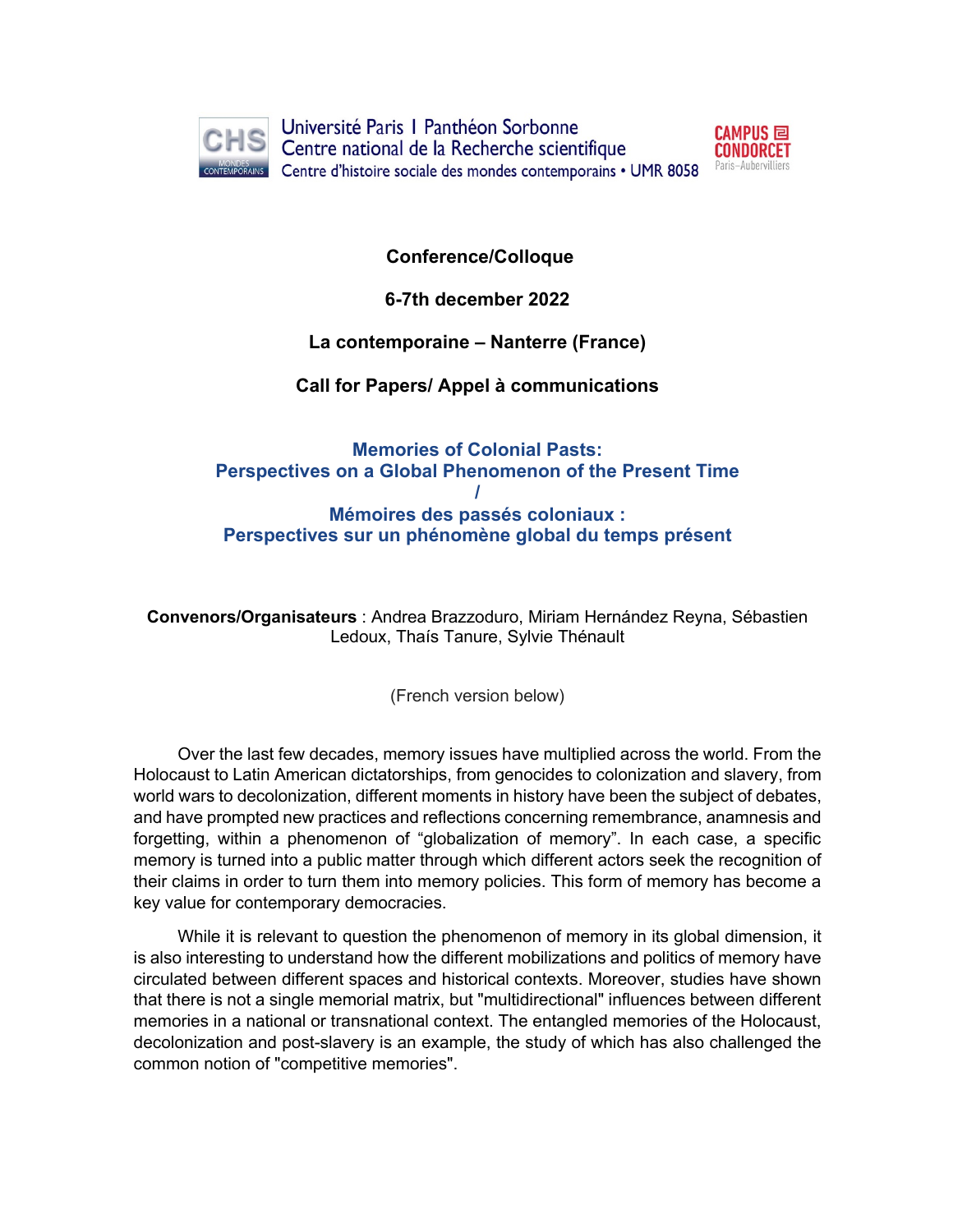The aim of this conference is to question the specificity of memories linked to various colonial pasts in different contexts. It also intends to understand the social and political processes behind these memory constructions, to identify the vectors and the entrepreneurs of memory, while focusing on the "memory regimes", that is, on the mechanisms intended to establish the meaning of the past in the social space.

Whether linked to the colonization of the Americas, Africa or Asia, to slavery or to the wars of liberation, so-called anti-colonial or – more recently – postcolonial memories are at the heart of political and social claims whose study requires a broad perspective. All these different memories seem to have given rise to the status of "ancestral victims" shaped by individuals or groups who seek recognition and even demand reparation on this ground. This idea goes hand in hand with new memory policies that consider these pasts as traumatic, and call for their public policy or for a social healing through the action of the public authorities. Therefore, two underlying questions may arise: what does it mean to remember a past sometimes located in very distant times from the contemporary period? And why do these memories bring up such intense controversies in the public space today?

Moreover, forgiveness and reparations are now considered essential issues when dealing with these colonial pasts. Recently, several European countries have made historical apologies while former colonized countries have demanded apologies and reparations. This contemporary double movement, that refutes the possibility of reparation by forgetting, raises a question: why are we lead to think that colonial pasts constitute crimes that must be forgiven and/or repaired in the present? This question can be completed by the following one: what forms do these requests and acts of forgiveness/reparation take depending on whether the colonial pasts is more or less distant?

It is also necessary to mention another main aspect of the topic: the claims for patrimonialization related to colonial pasts. Over the past thirty years, heritage studies have shifted from the study of heritage towards that of patrimonialization, understood as the process by which a community recognizes the heritage status of material and immaterial objects, as well as an obligation to safeguard and transmit them, but also to restore them to former colonized countries. Heritage, as it is conceived today, has become a tool for acquiring rights. This conference aims at identifying, both in time and space, the actors, the motivations and the social evolutions which lead to the patrimonialization processes related to the colonial pasts and to slavery.

Ultimately, the matters raised by the memories of colonial pasts and slavery are also related to the construction of identities (local, regional, national). In this context, narratives about collective identities involve memory as a kind of recounting more sensitive to suffering (recent and historical), all the while summoning up visions of imagined pasts that are often very homogeneous, and even simplistic.

The connected study of these issues goes beyond the simple analysis of the instrumentalizations of the past. It also raises questions related to the use of different epistemologies and questions the extent to which one can use historical experiences that are *a priori* not comparable to build interpretations. Moreover, the rise, development and uses of memorial policies concerning different colonial pasts must be examined. In the same way, it is necessary to question the sometimes-limited effect of one of the main objectives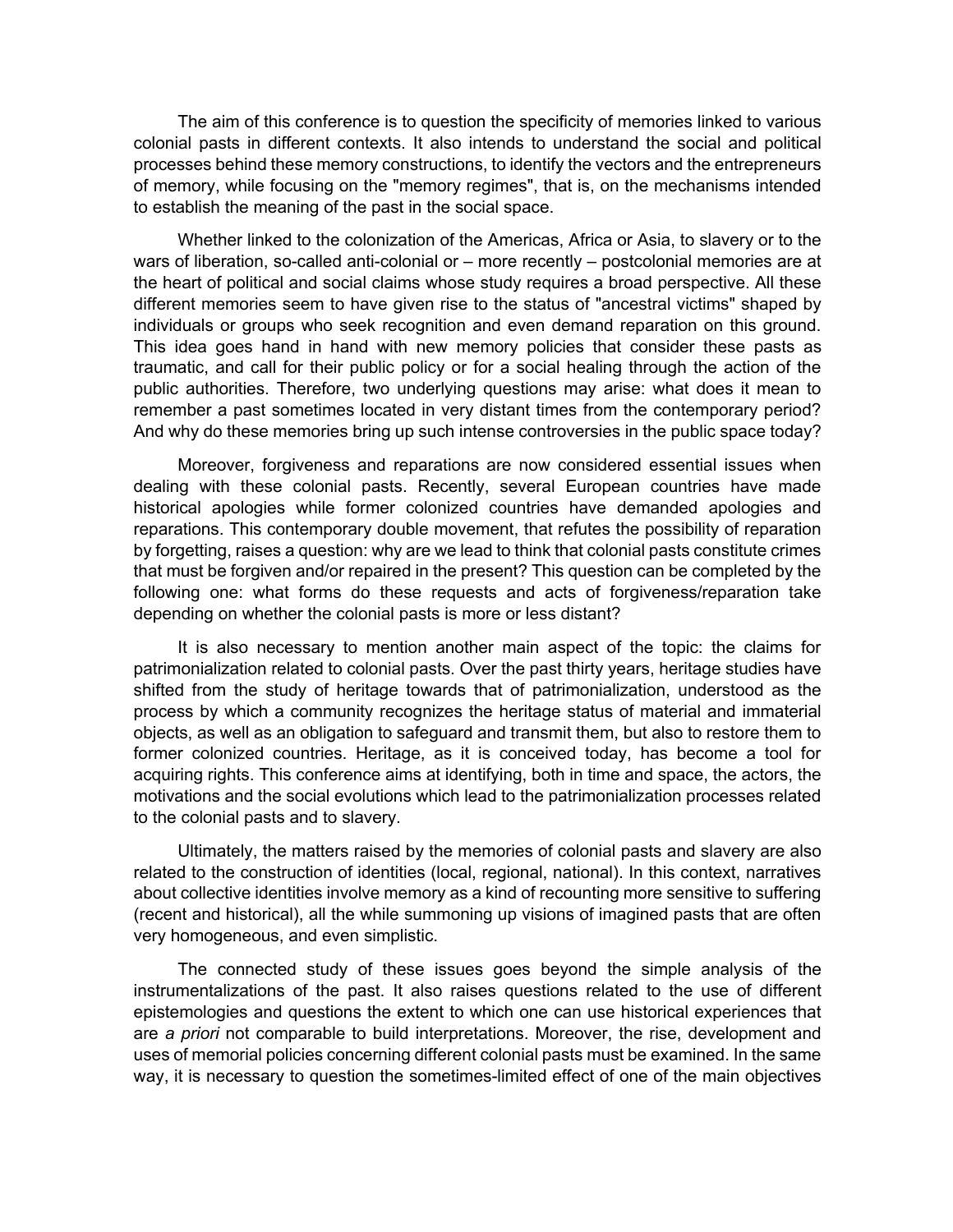pursued by the promoters of memory policies: to form more tolerant citizens by reminding them of the past.

Papers, which will have to be empirically grounded, will offer the opportunity to discuss and clarify the notion of "memory(ies)" which – as Memory Studies have grown into an international and inter/transdisciplinary field – has become particularly polysemic today. The issue is nevertheless also a disciplinary one, because this notion is still too often apprehended, within the historical field, in a strict, and very reductive and ineffective, opposition between history and memory. Such an opposition delegitimizes historians' inquiry into this object of study, as evidenced by the institutional weakness of this field of research, and, on the other hand, engenders a form of confusion, by involving another register which is that of the social role of the historian acting as an expert on a "memory" object ruled as a public problem, as we have seen recently for the Algerian war.

## **This conference will host papers focusing on the following topics:**

- $\triangleright$  General reflections around the concepts of memory and heritage in postcolonial contexts. Epistemological issues related to the study of memories of colonial pasts
- $\triangleright$  Connected or compared case studies and perspectives on concrete memory or heritage processes
- $\triangleright$  Memorial claims and identity issues
- $\triangleright$  The question of forgiveness and claims for reparation in memorial policies relating to colonial pasts and slavery.

Proposals for papers may be submitted in French and English and should be sent by **June 30, 2022**, in the form of an abstract of 250 to 500 words maximum, accompanied by a brief biographical statement of 250 words maximum, to the following e-mail address: memoiresdespassescoloniaux@gmail.com

## **Argumentaire**

Au cours des dernières décennies, les questions mémorielles se sont multipliées à travers le monde. De la Shoah aux dictatures latino-américaines, des génocides aux premières colonisations et à l'esclavage, des guerres mondiales à la décolonisation, différents moments de l'histoire ont ainsi été objet de débats, de nouvelles pratiques et de réflexions concernant le souvenir, l'anamnèse et l'oubli au sein d'un phénomène de « mondialisation de la mémoire ». Il s'agit d'une mémoire rendue publique à travers laquelle différents acteurs cherchent à faire reconnaitre leurs revendications pour, ensuite, les transformer en politiques mémorielles. Or, cette forme de mémoire est devenue une valeur cardinale pour les démocraties contemporaines.

S'il est pertinent d'interroger le phénomène mémoriel dans sa dimension globale, il est aussi intéressant de comprendre comment les différentes mobilisations et politiques mémorielles ont circulé entre des espaces et des contextes historiques variés. De surcroît, des travaux ont montré qu'il n'existe pas une seule matrice de mémoire, mais une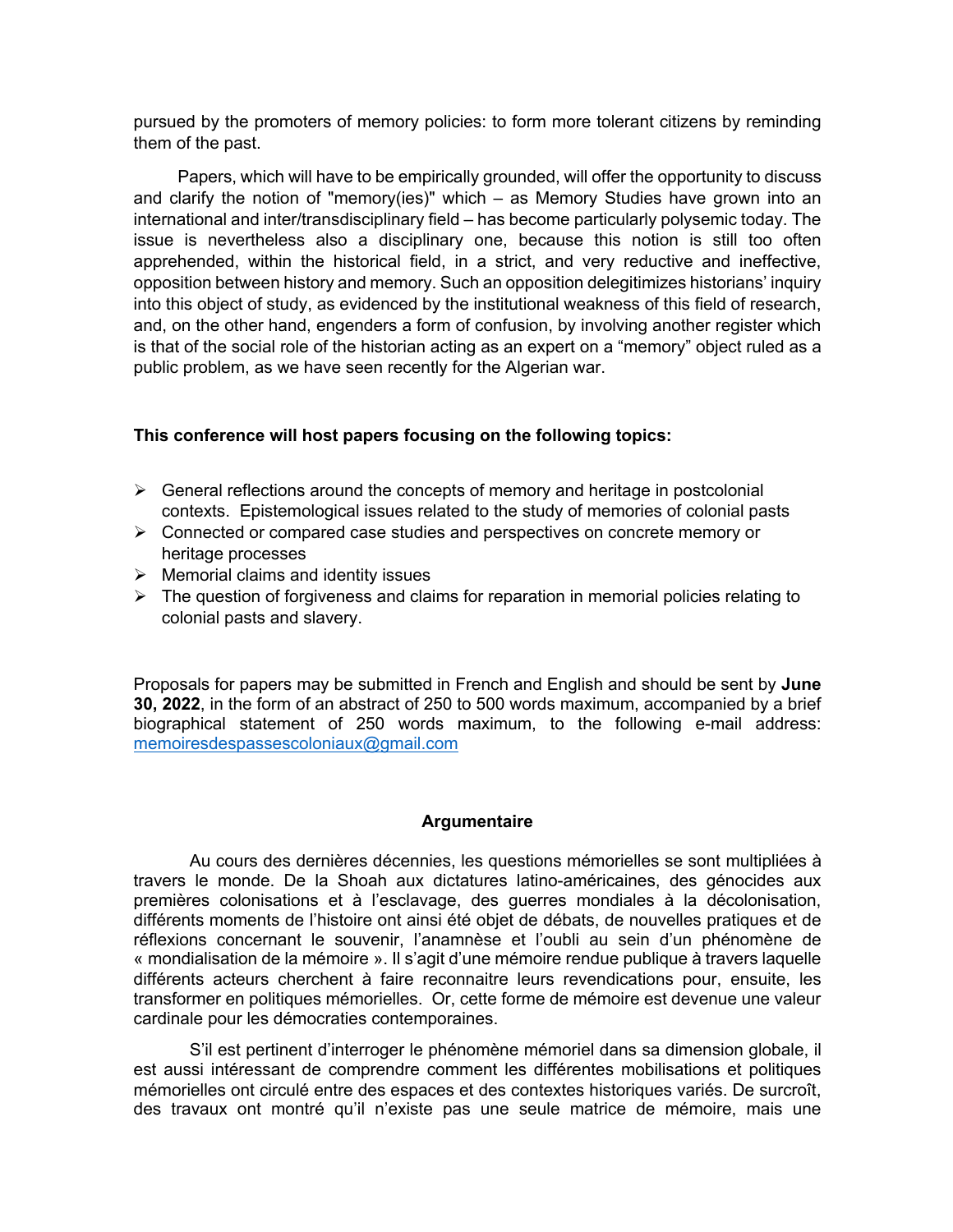concomitance et des influences « multidirectionnelles » entre différentes mémoires dans un cadre national ou transnational. L'articulation entre les mémoires de la Shoah et des décolonisations et du post-esclavage en est un exemple, dont l'étude a également remis en cause la notion courante de « mémoires concurrentielles ».

L'objet de cette journée d'études est d'interroger la spécificité des mémoires de passés coloniaux liés à des contextes divers. Il s'agira notamment de comprendre quels processus sociaux et politiques sont à l'origine de ces constructions mémorielles, quels en sont les vecteurs et les entrepreneurs de mémoire, en prêtant également attention aux "régimes mémoriels", à savoir, aux mécanismes destinés à instituer du sens au passé dans l'espace social.

Que ce soit dans le cadre de la colonisation des Amériques, de l'Afrique ou de l'Asie, de l'esclavage ou des guerres de libération, les mémoires dites anticoloniales, ou plus récemment postcoloniales, se trouvent au cœur de revendications politiques et sociales multiples qu'il s'agit de décloisonner. Une des spécificités de ces mémoires semble être le surgissement du statut de « victimes ancestrales » de la part d'acteurs sociaux qui cherchent une reconnaissance, voire exigent à ce titre réparation. Cette conception va de pair avec la formulation de politiques mémorielles qui repose sur la lecture de ces passés comme des réalités traumatiques, appelant à une gestion publique de ces mêmes passés, voire à une guérison sociale à travers l'action des pouvoirs publics. Partant, deux questions sous-jacentes peuvent se poser : que signifie se remémorer un passé parfois situé dans des temps très éloignés de la période contemporaine ? Et pourquoi ces remémorations soulèvent-elles aujourd'hui des controverses particulièrement vives dans l'espace public ?

Par ailleurs, s'impose de nos jours pour ces passés coloniaux la question du pardon et des réparations. Récemment en effet, plusieurs pays européens ont présenté des excuses historiques tandis que, de leur côté, d'anciens pays colonisés ont exigé des excuses et des mesures de réparations. À partir de l'observation de ce double mouvement contemporain qui réfute la possibilité d'une réparation par l'oubli, la question peut se poser de savoir pourquoi nous sommes conduits à penser que les passés coloniaux constituent des crimes qu'il faut pardonner et/ou réparer au temps présent. Cette interrogation peut être complétée par la suivante : quelles formes prennent ces demandes et actes de pardon/réparations selon qu'il s'agit de passés coloniaux plus ou moins lointains ?

De même, il est également nécessaire d'évoquer un élément structurant : les demandes de patrimonialisation liées aux passés coloniaux. Dans le champ des études patrimoniales, la recherche est passée depuis une trentaine d'années de l'étude du patrimoine à celle de la patrimonialisation, entendue comme le processus par lequel un collectif reconnaît le statut patrimonial à des objets matériels et immatériels avec une obligation de sauvegarde et de transmission, mais également de restitutions pour d'anciens pays colonisés. Le patrimoine, tel qu'il est conçu aujourd'hui, est devenu un outil d'acquisition de droits. Il s'agit donc d'identifier, dans le temps et dans l'espace, quels sont les acteurs, les motivations et les processus sociaux qui conduisent aux processus de patrimonialisation liés aux passés coloniaux et à l'esclavage.

En définitive, les enjeux soulevés par les mémoires des passés coloniaux et de l'esclavage sont également liés aux questions de la construction des identités (locales, régionales, nationales). Dans ce cadre, les récits sur les identités de groupe convoquent la mémoire comme une forme de narration plus sensible à la souffrance (récente et historique), tout en renvoyant à des visions souvent très homogènes, voire simplificatrices, de passés imaginés.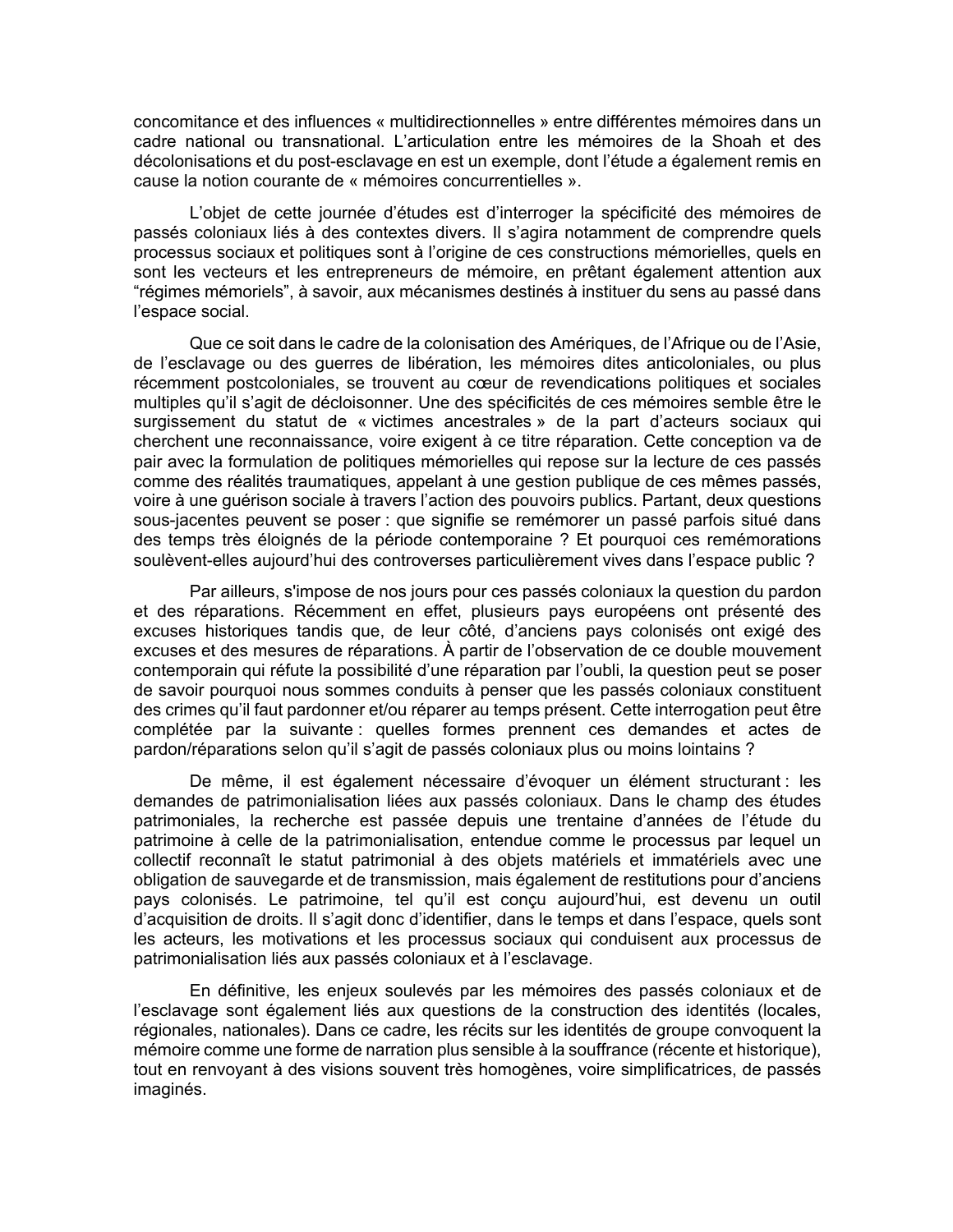L'étude connectée de ces problématiques dépasse le cadre de la simple analyse des instrumentalisations du passé. Elle soulève également des interrogations relatives aux différentes épistémologies mobilisées et pose la question des limites des transferts d'interprétation d'expériences historiques *a priori* non comparables. Plus avant, la naissance, l'essor et les usages des politiques mémorielles concernant les différents passés coloniaux devront être interrogés. De la même manière, il est nécessaire de problématiser l'effet parfois limité d'un des principaux objectifs qui se donnent les promoteurs des politiques mémorielles : former des citoyens plus tolérants en s'appuyant sur des rappels au passé, leurs effets semblent parfois limités.

Les communications qui devront être empiriquement fondés seront plus largement l'occasion d'échanger et de clarifier la notion de "mémoire(s)" devenue aujourd'hui particulièrement polysémique avec le champ d'étude des *Memory Studies* qui s'est considérablement étoffé au niveau international dans une approche inter/transdisciplinaire. L'enjeu est néanmoins également disciplinaire, car cette notion est encore trop souvent appréhendée, dans la discipline historienne, dans une stricte opposition particulièrement réductrice et inopérante entre histoire et mémoire. Une telle opposition a pour effet, d'une part, de produire une délégitimation de l'enquête historienne sur cet objet d'étude se manifestant notamment par une faiblesse institutionnelle de ce champ de recherche, et, d'autre, part de nourrir une certaine confusion, en impliquant un autre registre qui est celui du rôle social de l'historien.ne intervenant en tant qu'expert.e sur un objet "mémoire" statué en problème public, comme nous l'avons vu récemment pour la guerre d'Algérie.

#### **Ce colloque accueillera des communications orientées sur les axes suivants :**

- Ø Réflexions générales autour des concepts de mémoire et patrimoine en contextes postcoloniaux. Enjeux épistémologiques relatifs à l'étude des mémoires des passés coloniaux.
- Ø Études de cas et perspectives connectées ou comparées sur des processus concrets de mise en mémoire ou de patrimonialisation.
- Ø Revendications mémorielles et questions d'identités.
- $\triangleright$  Question du pardon et des réparations dans les politiques mémorielles relatives aux passés coloniaux et à l'esclavage.

Les propositions de communications peuvent être présentées en français et en anglais et devront être envoyées **avant le 30 juin 2022** sous format d'un résumé de 250 à 500 mots maximum, accompagnées d'une biographie académique de 250 mots maximum, à l'adresse électronique suivante : memoiresdespassescoloniaux@gmail.com

#### **Comité Scientifique/Scientific Commitee**

Pascale Goetschel, *Université Paris 1 Panthéon-Sorbonne* Françoise Blum, *Université Paris 1 Panthéon-Sorbonne* Raphaëlle Branche, *Université de Paris-Nanterre* Giulia Fabbiano, *Université Aix-Marseille*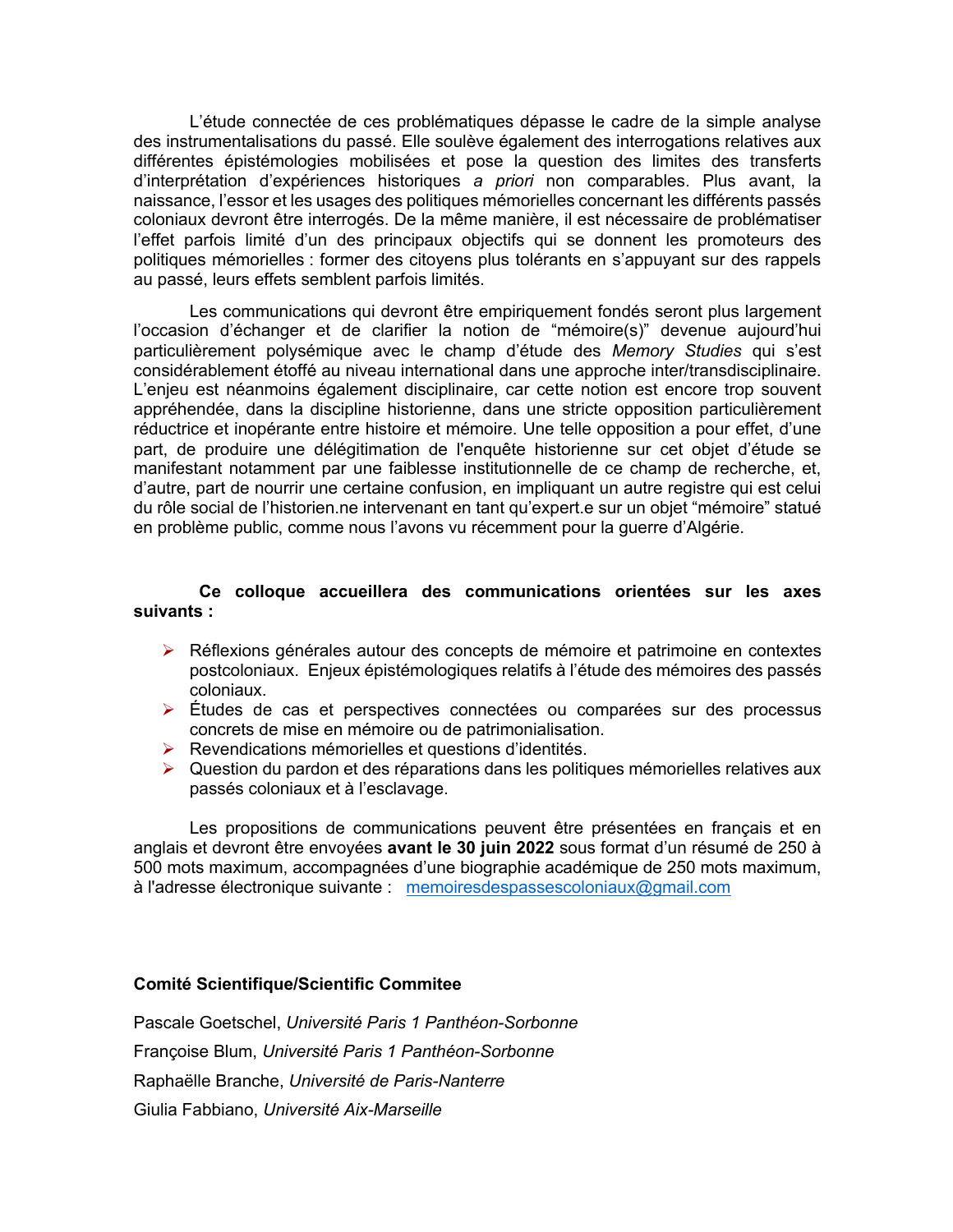Johann Michel, *Université de Poitiers* Mario Rufer, *Universidad Autónoma Metropolitana, Mexique*. Michael Rothberg (à confirmer), *University of California, Los Angeles*  Myriam Cotttias, *Centre National de la Recherche Scientifique* Samia Ferhat, *Université Paris-Nanterre* Arnaud Nanta, *Centre National de la Recherche Scientifique*

### **Bibliographie indicative/References :**

BOND, Lucy et CRAPS, Stef, *Trauma*, Londres, Routledge, 2019.

BONNIOL, Jean-Luc, « Les usages publics de la mémoire de l'esclavage colonial », *Matériaux pour l'histoire de notre temps*, vol. 85, no. 1, 2007, p. 14-21.

CHUVA, Márcia, «Entre a herança e a presença : o patrimônio cultural de referência negra no Rio de Janeiro»*, Anais do Museu Paulista*, vol. 28, 2020.

DAVALLON, Jean, « À propos de régimes de patrimonialisation : enjeux et questions » *Patrimonialização e sustentabilidade do património: reflexão e prospectiva,* Lisboa, nov. 2014. URL : <halshs-01123906>

ERLL, Astrid et RIGNEY, Ann (eds), « Cultural Memory Studies after the Transnational Turn », *Memory Studies*, vol.11/3, 2018.

GARAPON, Antoine, *Peut-on réparer l'histoire ? Colonisation, esclavage, Shoah*, Paris, Odile Jacob, 2008.

HERNANDEZ REYNA, Miriam, « Memoria histórica y diversidad cultural: un nuevo imaginario sobre el pasado indígena para un futuro posible », Dossier "La interdisciplinariedad en ciencias sociales: el ejemplo de los estudios sobre memoria histórica", *Cambios y permanencias*, vol. 8, no. 2, Colombia, 2017, pp. 736-768.

HOURCADE, Renaud, « L'esclavage dans la mémoire nationale française : cadres et enjeux d'une politique mémorielle en mutation », *Droit et cultures*, n°. 66, 2013, pp. 71-86.

KALTMEIER, Olaf et RUFER, Mario, *Entangled Heritages. Postcolonial Perspectives on the Uses of the Past in Latin America*, New York, Routledge, 2016.

LEDOUX, Sébastien, « Le " devoir de mémoire", fabrique du postcolonial ? Retour sur la genèse de la "loi Taubira" », *Cahiers d'histoire. Revue d'histoire critique*, 118 | 2012, p.117- 130.

LEDOUX, Sébastien, « La mémoire, mauvais objet de l'historien ? », *Vingtième siècle. Revue d'histoire*, n°133, 2017/1, p. 113-128.

LEFRANC, Sandrine et GENSBURGER, Sarah, *À quoi servent les politiques de mémoire ?*  Paris, Sciences Po Presses, 2017.